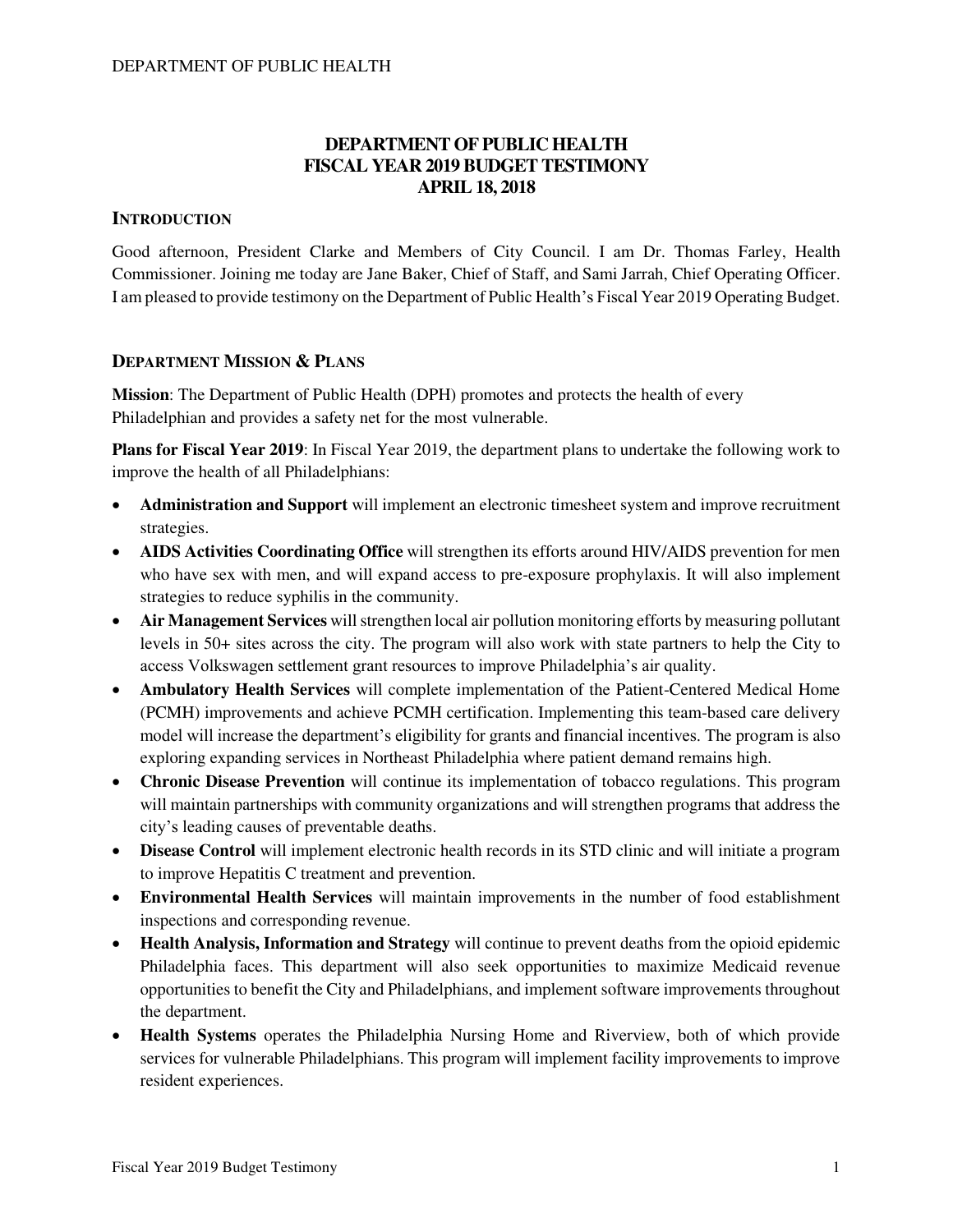- **Lead and Healthy Homes** will expand efforts to prevent childhood lead poisoning through improved enforcement, education, and outreach, along with remediation of properties that have lead contamination.
- **Maternal, Child and Family Health** will continue to provide important services to support women, children and families in Philadelphia. The program will develop a centralized intake system for home visiting of high-risk infants.
- **Medical Examiner's Office** will continue to provide death investigation services and will provide actionable data on the impact of the opioid epidemic on Philadelphians.
- **Public Health Laboratory** will continue to provide core, state-of-the-art laboratory functions to test for disease outbreaks, illnesses, and other threats to public health. The program will complete its implementation of a lab information services system to process lab results.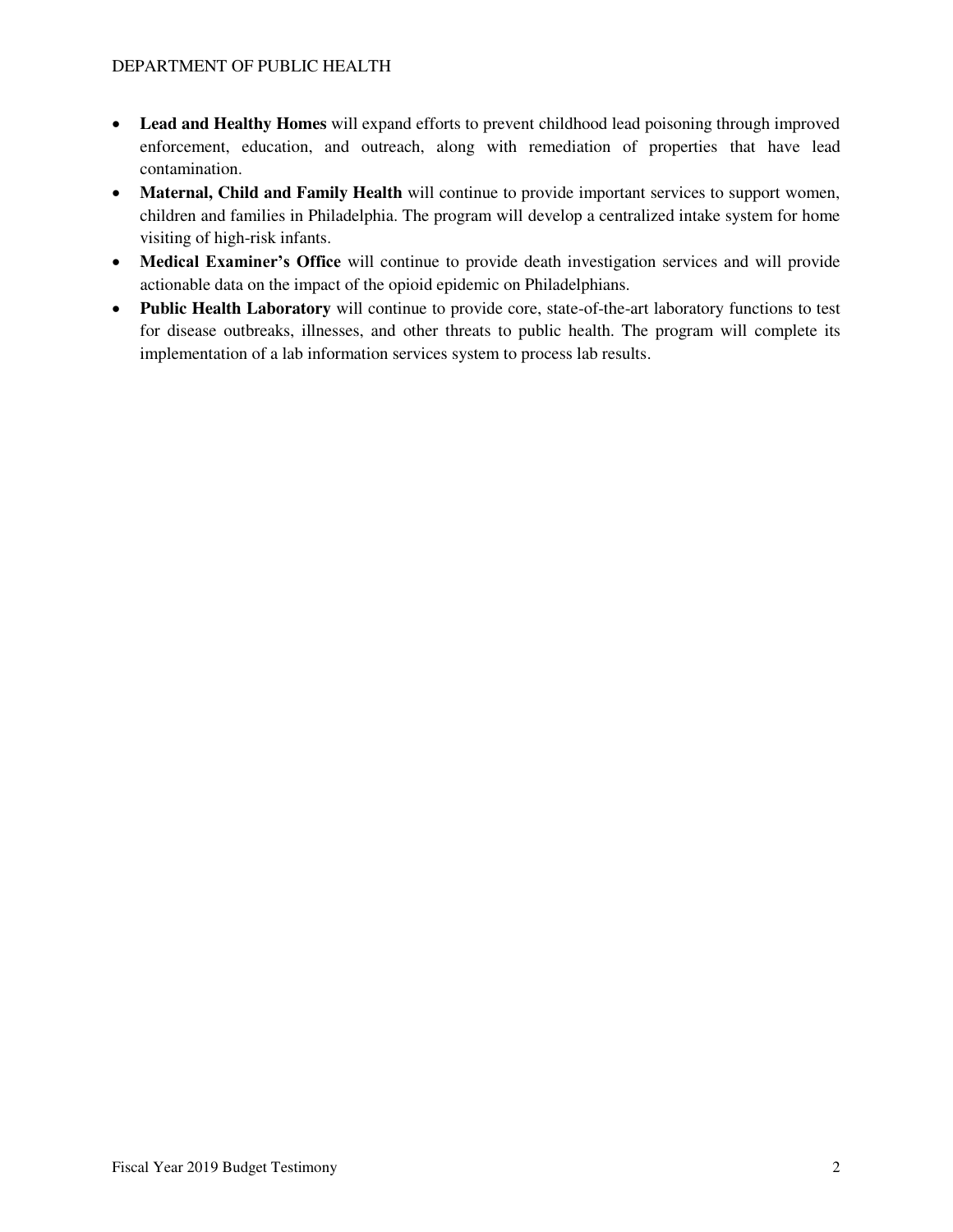| <b>Staff Demographics Summary (as of December 2017)</b> |           |           |           |                             |  |  |
|---------------------------------------------------------|-----------|-----------|-----------|-----------------------------|--|--|
|                                                         | Total     | Minority  | White     | Female                      |  |  |
| Number of Full-Time Staff                               | 872       | 664       | 208       | 619                         |  |  |
| Number of -Exempt Staff                                 | 23        | 13        | 10        | 14                          |  |  |
| Number of Executive Staff (deputy)                      | 5         | 2         | 3         | $\mathcal{D}_{\mathcal{L}}$ |  |  |
| level and above)                                        |           |           |           |                             |  |  |
| Average Salary, Full-Time Staff                         | \$57,375  | \$54,966  | \$65,065  | \$56,693                    |  |  |
| Average Salary, Exempt Staff                            | \$62,494  | \$66,331  | \$61,598  | \$65,542                    |  |  |
| Average Salary, Executive Staff                         | \$149,742 | \$133,750 | \$160,404 | \$163,106                   |  |  |
| Median Salary, Full-Time Staff                          | \$45,851  | \$43,447  | \$51,902  | \$44,663                    |  |  |
| Median Salary, Exempt Staff                             | \$40,000  | \$55,166  | \$40,000  | \$55,166                    |  |  |
| Median Salary, Executive Staff                          | \$149,742 | \$133,750 | \$165,000 | \$163,106                   |  |  |

| <b>Employment Levels (as of December 2017)</b>             |                 |          |  |  |  |
|------------------------------------------------------------|-----------------|----------|--|--|--|
|                                                            | <b>Budgeted</b> | Filled   |  |  |  |
| Number of Full-Time Positions                              | 1,045           | 872      |  |  |  |
| Number of Part-Time Positions                              | N/A             | 62       |  |  |  |
| Number of Exempt Positions                                 | 30              | 23       |  |  |  |
| Number of Executive Positions (deputy level)<br>and above) |                 | 5        |  |  |  |
| Average Salary of All Full-Time Positions                  | \$56,012        | \$57,375 |  |  |  |
| Median Salary of All Full-Time Positions                   | \$52,003        | \$45,851 |  |  |  |

Staff Demographics and Employment Levels tables show All Funds.

| <b>General Fund Financial Summary by Class</b>  |                |                    |                |                    |                |                  |  |  |  |
|-------------------------------------------------|----------------|--------------------|----------------|--------------------|----------------|------------------|--|--|--|
|                                                 | FY17 Original  | FY17 Actual        | FY18 Original  | FY18 Estimated     | FY19 Proposed  | Difference:      |  |  |  |
|                                                 | Appropriations | <b>Obligations</b> | Appropriations | <b>Obligations</b> | Appropriations | <b>FY19-FY18</b> |  |  |  |
| Class 100 - Employee Compensation               | \$50,960,468   | \$51,023,872       | \$54,454,436   | \$54,417,831       | \$54,853,461   | \$435,630        |  |  |  |
| Class 200 - Purchase of Services                | \$66,892,802   | \$70,720,672       | \$73,897,713   | \$73,897,713       | \$92,882,896   | \$18,985,183     |  |  |  |
| Class 300/400 - Materials, Supplies & Equipment | \$5,490,768    | \$5,445,403        | \$7,509,918    | \$7,509,918        | \$8,397,518    | \$887,600        |  |  |  |
| Class 500 - Contributions                       | \$0            | \$270,408          | \$0            | \$0                | \$0            | \$0              |  |  |  |
| Class 800 - Payment to Other Funds              | \$500,000      | \$5,500,000        | \$500,000      | \$500,000          | \$500,000      | \$0              |  |  |  |
|                                                 | \$123,844,038  | \$132,960,355      | \$136,362,067  | \$136,325,462      | \$156,633,875  | \$20,308,413     |  |  |  |

| <b>Contracts Summary (Professional Services only)</b> |             |             |             |             |             |                 |  |  |
|-------------------------------------------------------|-------------|-------------|-------------|-------------|-------------|-----------------|--|--|
|                                                       | <b>FY13</b> | <b>FY14</b> | <b>FY15</b> | <b>FY16</b> | <b>FY17</b> | <b>FY18 YTD</b> |  |  |
|                                                       |             |             |             |             |             | (Q1 & Q2)       |  |  |
| Total amount of contracts                             | \$6,258,257 | \$6,098,748 | \$7,009,296 | \$5,452,741 | \$5,460,537 | \$3,136,880     |  |  |
| Total amount to M/W/DSBE                              | \$1,334,834 | \$2,392,181 | \$2,259,576 | \$2,405,001 | \$3,948,193 | \$1,512,426     |  |  |
| Participation Rate                                    | 21%         | 39%         | 32%         | 44%         | 72%         | 48%             |  |  |

| <b>Total M/W/DSBE Contract Participation Goal (Public Works;</b><br>Services, Supplies & Equipment; and Professional Services<br>combined) |             |             |             |  |  |
|--------------------------------------------------------------------------------------------------------------------------------------------|-------------|-------------|-------------|--|--|
|                                                                                                                                            | <b>FY17</b> | <b>FY18</b> | <b>FY19</b> |  |  |
| M/W/DSBE Contract Participation Goal                                                                                                       | 30%         | 30%         | 40%         |  |  |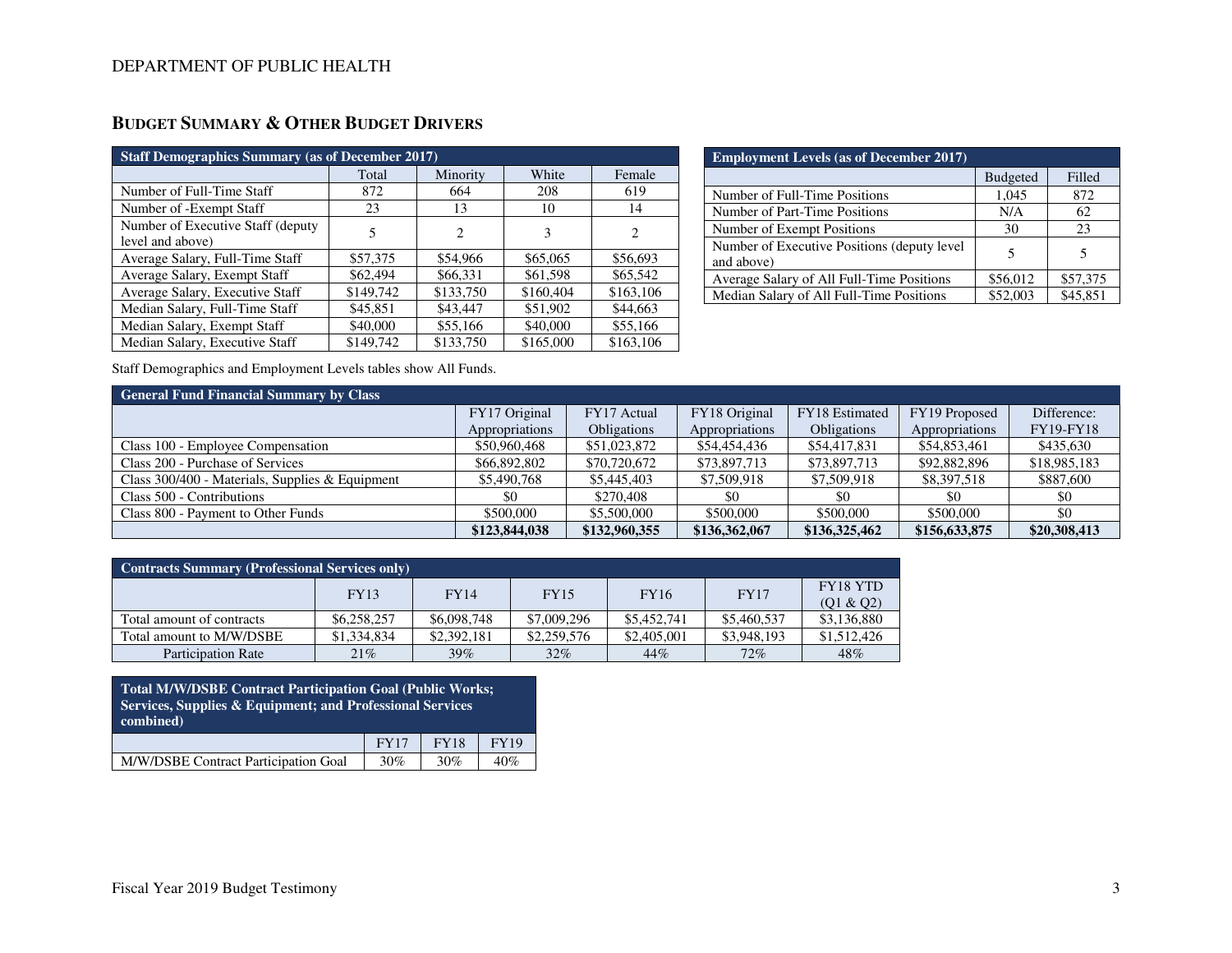### **PROPOSED BUDGET OVERVIEW**

#### **Proposed Funding Request**:

The proposed Fiscal Year 2019 General Fund budget totals \$156,633,875, an increase of \$20,308,413 over Fiscal Year 2018 estimated obligation levels. This increase is primarily due to an \$18 million intergovernmental transfer with the Commonwealth of Pennsylvania's Department of Human Services. This transfer is fully offset by revenue, thus having no net impact on the General Fund. Other increases in obligation levels are for opioid epidemic program costs, including increased naloxone distribution in the community, and move costs related to vacating the 500 South Broad Street facility.

The proposed budget includes:

- \$54,853,461 in Class 100, a \$435,630 increase over FY18. This funding will enable the department to maintain its existing staff and to provide negotiated salary increases DC33 for employees.
- \$92,882,896 in Class 200, an \$18,985,183 increase over FY18. This funding is fully offset by revenue and will enable the department to pursue increased Medicaid revenue strategies in partnership with the Commonwealth of Pennsylvania. Additionally, it will enable increased tobacco prevention strategies, improved compliance with the City of Philadelphia's language access service requirements, and will provide for pharmaceutical and other health care service cost increases required to operate eight City health centers that serve 70,000+ patients each year.
- \$8,397,518 in Class 300/400, an \$887,600 increase over FY18. This funding will enable purchasing of naloxone, the opioid overdose reversal drug, for distribution to Philadelphians at risk of death. It will also purchase furniture to enable the City to vacate the 500 South Broad Street facility, and enable health centers to continue distributing vaccines to patients.
- \$500,000 in Class 800, the same as in FY18. This funding will support capital expenditures at the Philadelphia Nursing Home.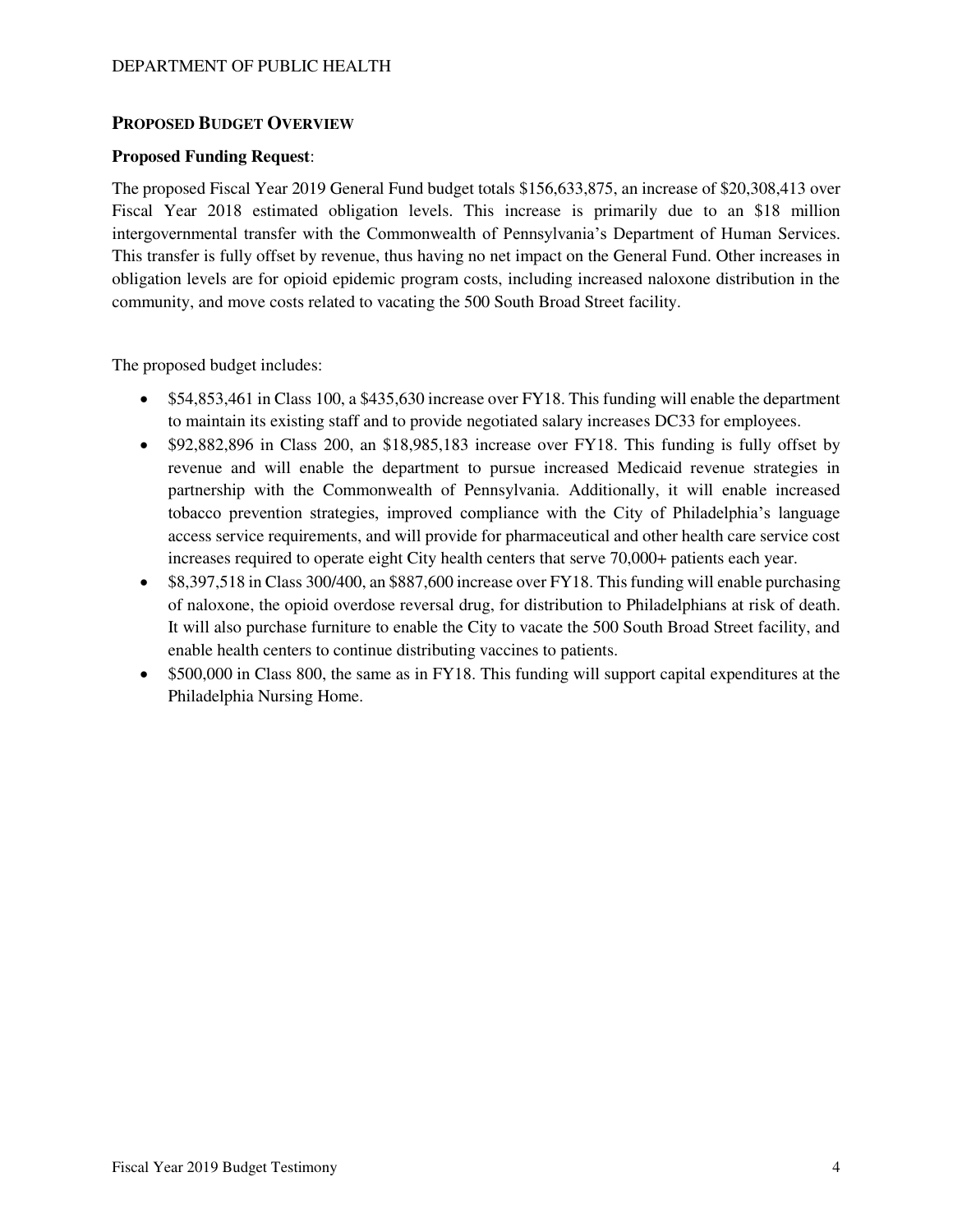# **STAFFING LEVELS**

The department is requesting 834 General Fund budgeted positions for FY19, an increase of 8 positions over FY18.

This increase is attributed to an additional nurse and outreach worker in the Disease Control program, additional positions focused on reducing air pollution and protecting children from lead in homes, and a new software development position to improve the department's efficiency and use of technology.

# **NEW HIRES**

| New Hires (from 7/1/2017 to December 2017) |                                     |                          |           |        |            |                             |            |          |                          |
|--------------------------------------------|-------------------------------------|--------------------------|-----------|--------|------------|-----------------------------|------------|----------|--------------------------|
|                                            | <b>Total Number</b><br>of New Hires | Spanish                  | Malayalam | French | Mandarin   | Cantonese                   | Arabic     | Albanian | Yoruba                   |
| Black or<br>African<br>American            | 20                                  |                          |           |        |            |                             |            |          |                          |
| Asian                                      |                                     |                          | 3         |        | $\bigcirc$ | ◠                           |            |          |                          |
| Hispanic or<br>Latino                      |                                     | 3                        |           |        |            |                             |            |          |                          |
| White                                      | 22                                  | $\overline{\phantom{0}}$ |           | 2      |            |                             | ∍          | ◠        | $\overline{\phantom{0}}$ |
| Total                                      | 52                                  |                          | 3         | 3      | ◠          | $\mathcal{D}_{\mathcal{A}}$ | $\bigcirc$ |          |                          |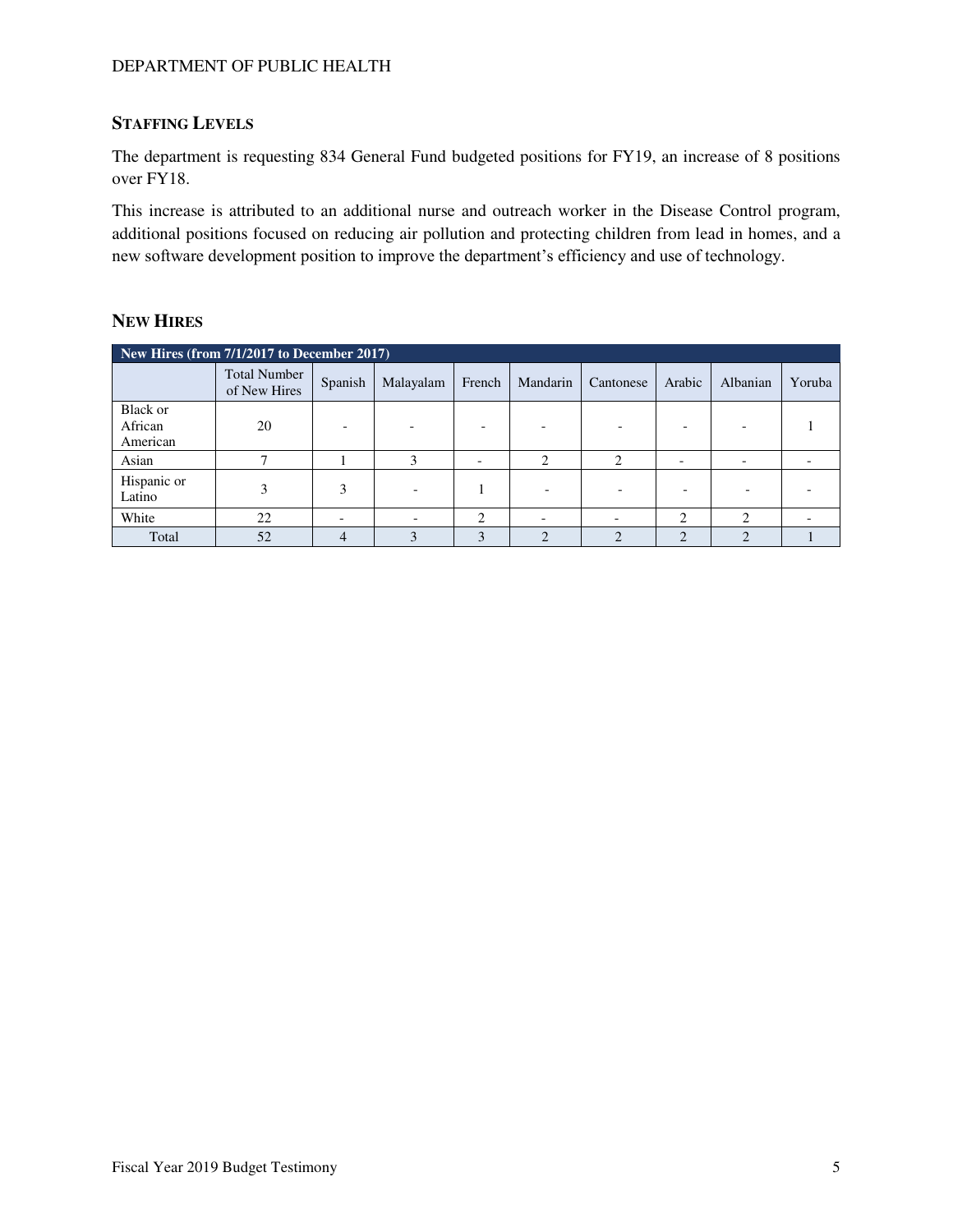### **PERFORMANCE, CHALLENGES, AND INITIATIVES**

#### **Administration and Support**:

#### **FY19 Strategic Goals**  • Assess and adjust program fees, fines, and other revenue sources to support the work required to implement public health programs. **FY19 Performance Measures**  Measure FY17 Actual FY18 YTD  $(Q1 + Q2)$ FY18 Target FY19 Target Percent of fleet vehicles compliant with preventive maintenance schedule<sup>1</sup> 95.5% 97.5% 85.0% 85.0% Median number of days to conform department draft contract  $\begin{array}{|c|c|c|c|c|} \hline \end{array}$  63 46 70 65

*1 DPH expects to increase vehicle numbers for increased lead poisoning prevention outreach and restaurant inspections. This may result in a slight decrease in compliance.* 

### **AIDS Activities Coordinating Office (AACO)**:

| <b>FY19 Strategic Goals</b>                                                                                                                                                                                                                                                                                                                             |             |             |             |             |  |  |  |
|---------------------------------------------------------------------------------------------------------------------------------------------------------------------------------------------------------------------------------------------------------------------------------------------------------------------------------------------------------|-------------|-------------|-------------|-------------|--|--|--|
| Implement a condom use campaign, using lessons learned from prior campaigns, to reduce new cases of HIV<br>and other sexually transmitted diseases among high-risk populations.<br>Increase the rate of HIV viral suppression among Philadelphians diagnosed and living with HIV, improving<br>٠<br>on the 52% viral suppression rate achieved in 2015. |             |             |             |             |  |  |  |
| <b>FY19 Performance Measures</b>                                                                                                                                                                                                                                                                                                                        |             |             |             |             |  |  |  |
|                                                                                                                                                                                                                                                                                                                                                         | <b>FY17</b> | FY18 YTD    | <b>FY18</b> | <b>FY19</b> |  |  |  |
| Measure                                                                                                                                                                                                                                                                                                                                                 | Actual      | $(Q1 + Q2)$ | Target      | Target      |  |  |  |
| Number of new HIV diagnoses <sup>1</sup>                                                                                                                                                                                                                                                                                                                | 480         | 269         | 550         | 550         |  |  |  |
| Number of clients served by department-funded Ryan<br>White outpatient ambulatory health system in Philadelphia <sup>2</sup>                                                                                                                                                                                                                            | 11,518      | 11,619      | 11,850      | 11,850      |  |  |  |

*1 Being below the target is the Department's goal. Lower numbers mean less HIV in Philadelphia communities.* 

*2 This is a cumulative measure.*

# **Air Management Services (AMS)**:

#### **FY19 Strategic Goals**

- Establish Philadelphia Air Quality Survey, a system to measure air pollution at the neighborhood level in each season.
- Continue to coordinate City's response for Volkswagen settlement funding for air pollution programs. **FY10 De**

| <u>El 1918 el foi mance Méasures</u>                                                          |             |             |             |             |
|-----------------------------------------------------------------------------------------------|-------------|-------------|-------------|-------------|
|                                                                                               | <b>FY17</b> | FY18 YTD    | <b>FY18</b> | <b>FY19</b> |
| Measure                                                                                       | Actual      | $(01 + 02)$ | Target      | Target      |
| Number of calendar days with air quality index (AQI) rating of<br>$100$ or below <sup>1</sup> | 354         | 179         | 349         | 350         |

<sup>1</sup> AQI is influenced negatively by high temperatures, and the Department is not able to predict with certainty if higher temperatures will be *sustained in FY18. An AQI of 100 or below constitutes "good" or "moderate" air quality conditions. Estimates are based on air quality engineers' approximations.*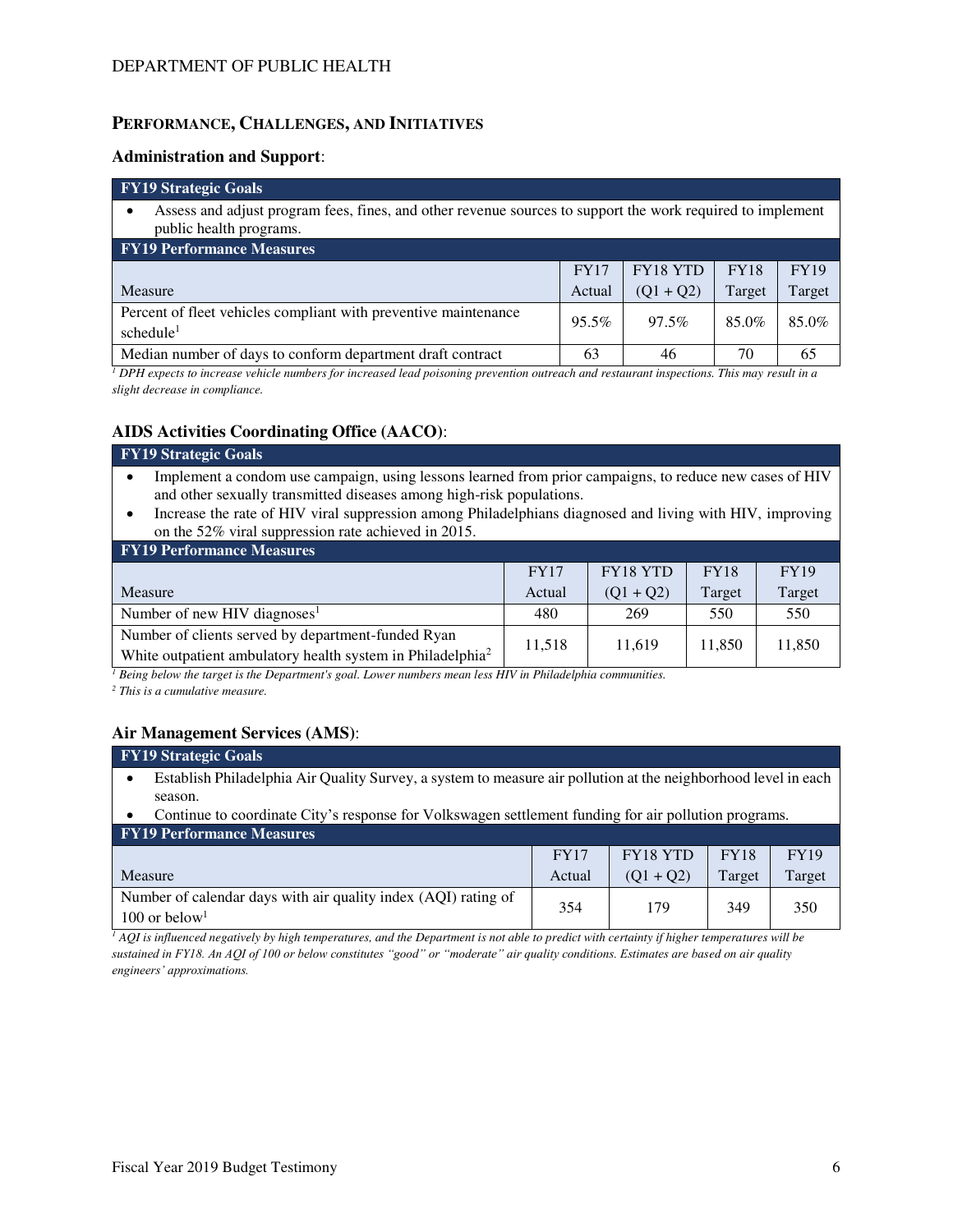#### **Ambulatory Health Services (AHS)**:

| <b>FY19 Strategic Goals</b>                                                                                        |             |             |             |             |  |  |  |
|--------------------------------------------------------------------------------------------------------------------|-------------|-------------|-------------|-------------|--|--|--|
| Complete certification of all eight City health centers as Patient-Centered Medical Homes.                         |             |             |             |             |  |  |  |
| <b>FY19 Performance Measures</b>                                                                                   |             |             |             |             |  |  |  |
|                                                                                                                    | <b>FY17</b> | FY18 YTD    | <b>FY18</b> | <b>FY19</b> |  |  |  |
| Measure                                                                                                            | Actual      | $(Q1 + Q2)$ | Target      | Target      |  |  |  |
| Percentage of visits uninsured <sup>1</sup>                                                                        | $40.9\%$    | $40.7\%$    | $41.5\%$    | 41.0%       |  |  |  |
| Number of patient visits at department-run ambulatory health<br>centers <sup>2</sup>                               | 336,445     | 168,107     | 310,000     | 320,000     |  |  |  |
| Percent of patients ages 18-84 with a diagnosis of hypertension<br>who have controlled blood pressure <sup>3</sup> | 65.2%       | 66.9%       | $60.0\%$    | 70.0%       |  |  |  |

<sup>1</sup> Philadelphia's rate of uninsured visits continues to decrease as the Affordable Care Act (ACA) continues to support Medicaid.

*2 This is a cumulative measure.* 

<sup>3</sup> The City's health centers continue to exceed the FY18 target, reflecting the results of care providers case managing at-risk patients compliant *with care plans.*

#### **Chronic Disease Prevention**:

| <b>FY19 Strategic Goals</b>                                                                                                                                               |        |             |             |             |  |  |  |
|---------------------------------------------------------------------------------------------------------------------------------------------------------------------------|--------|-------------|-------------|-------------|--|--|--|
| Increase inspection of tobacco retailers to ensure they are not selling tobacco products illegally.<br>Conduct a public education campaign to increase smoking cessation. |        |             |             |             |  |  |  |
| <b>FY19 Performance Measures</b>                                                                                                                                          |        |             |             |             |  |  |  |
|                                                                                                                                                                           | FY17   | FY18 YTD    | <b>FY18</b> | <b>FY19</b> |  |  |  |
| Measure                                                                                                                                                                   | Actual | $(Q1 + Q2)$ | Target      | Target      |  |  |  |
| Youth tobacco sales compliance                                                                                                                                            | 77.0%  | 79.7%       | $77.5\%$    | 78.5%       |  |  |  |

#### **Disease Control**:

| глясаяс сони он                                                                                                                                                                                            |             |             |             |             |  |  |  |
|------------------------------------------------------------------------------------------------------------------------------------------------------------------------------------------------------------|-------------|-------------|-------------|-------------|--|--|--|
| <b>FY19 Strategic Goals</b>                                                                                                                                                                                |             |             |             |             |  |  |  |
| Decrease influenza transmission in Philadelphia by working with Vaccines for Children providers to increase<br>annual influenza immunization coverage rates for children ages 6 months to 18 years of age. |             |             |             |             |  |  |  |
| Increase the proportion of reported individuals with chronic hepatitis C virus infection who are successfully<br>$\bullet$                                                                                 |             |             |             |             |  |  |  |
| treated.                                                                                                                                                                                                   |             |             |             |             |  |  |  |
| <b>FY19 Performance Measures</b>                                                                                                                                                                           |             |             |             |             |  |  |  |
|                                                                                                                                                                                                            | <b>FY17</b> | FY18 YTD    | <b>FY18</b> | <b>FY19</b> |  |  |  |
| Measure                                                                                                                                                                                                    | Actual      | $(Q1 + Q2)$ | Target      | Target      |  |  |  |
| Children 19-35 months with complete immunizations 4:3:1:3:3:1                                                                                                                                              | 80.8%       | 80.8%       | 78.5%       | 78.5%       |  |  |  |
| Number of patient visits to department-run STD clinics <sup>1</sup>                                                                                                                                        | 24,559      | 11.350      | 25,000      | 21,000      |  |  |  |
| Number of high school students who are tested for a sexually<br>transmitted disease through the school screening program                                                                                   | 10,820      | 3,973       | 10,000      | 10,000      |  |  |  |

<sup>1</sup> Health Center 1, the City's STD clinic, will move in FY18 - FY19 and expects a downturn in patient visits during the move.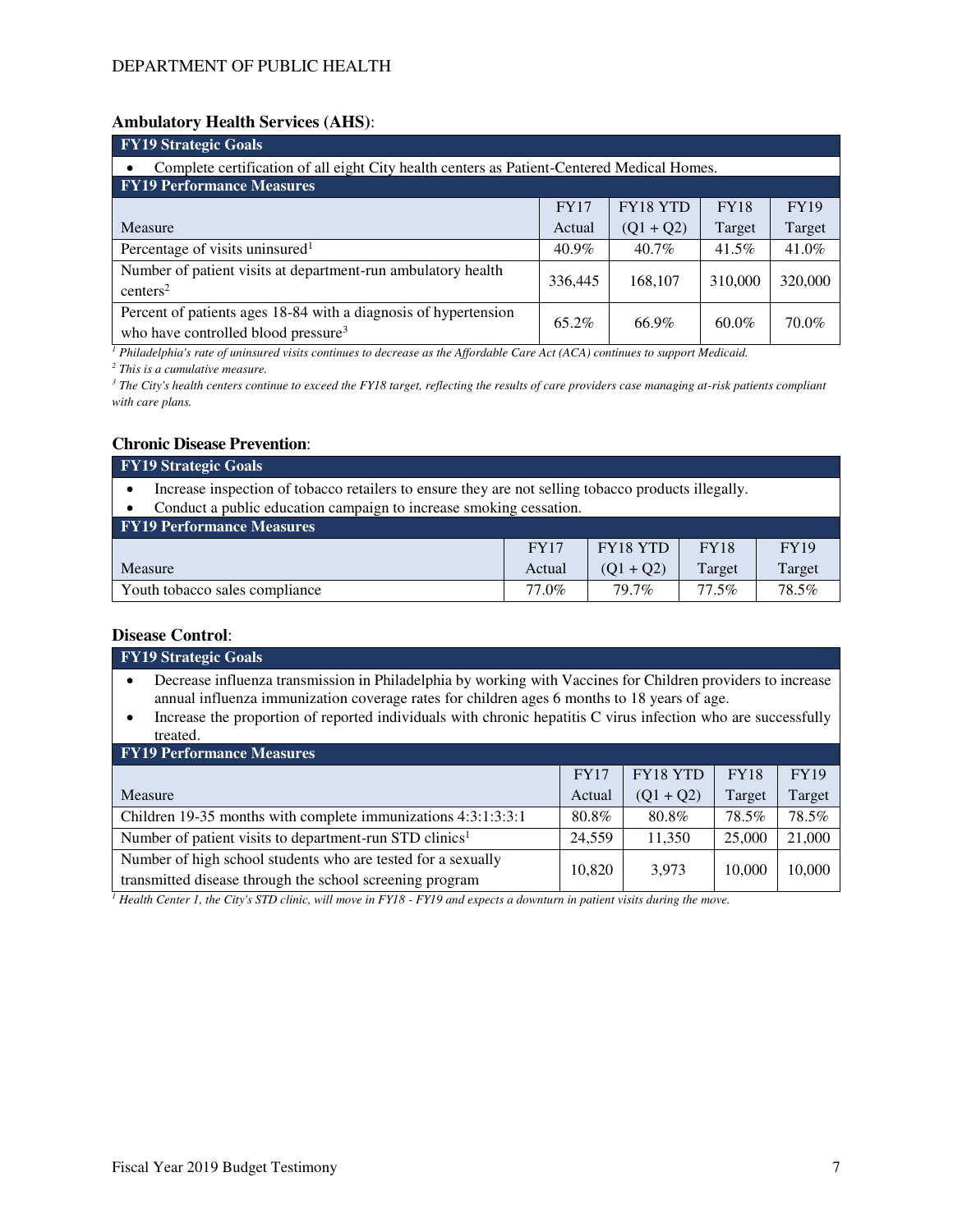#### **Environmental Health Services (EHS)**:

| <b>FY19 Strategic Goals</b>                                                                                                                                                                                                                 |      |      |      |      |  |  |  |  |
|---------------------------------------------------------------------------------------------------------------------------------------------------------------------------------------------------------------------------------------------|------|------|------|------|--|--|--|--|
| Increase inspection of restaurants and food establishments to decrease interval between food safety inspections<br>to 12 months.<br>Implement changes to City restaurant laws, including reclassification of restaurants as large and small |      |      |      |      |  |  |  |  |
| establishments, and modify inspection protocols and train staff.                                                                                                                                                                            |      |      |      |      |  |  |  |  |
| <b>FY19 Performance Measures</b>                                                                                                                                                                                                            |      |      |      |      |  |  |  |  |
| <b>FY18 YTD</b><br><b>FY18</b><br><b>FY19</b><br><b>FY17</b>                                                                                                                                                                                |      |      |      |      |  |  |  |  |
| Target<br>Target<br>Measure<br>$(Q1 + Q2)$<br>Actual                                                                                                                                                                                        |      |      |      |      |  |  |  |  |
| Number of months between food establishment inspections <sup>1</sup>                                                                                                                                                                        | 15.5 | 15.4 | 12.0 | 12.0 |  |  |  |  |

<sup>1</sup> The program plans to continue to make progress towards improving the interval with more restaurant inspectors in FY18. Five additional *inspector positions were filled in FY18 Q1, and 16 inspectors were hired in FY18 Q2, and all are being trained and onboarded. These new hires are expected to continue to help decrease the inspection interval.*

#### **Health Analysis, Information and Strategy**:

### **FY19 Strategic Goals**

- Distribute 20,000+ Naloxone doses throughout Philadelphia to drug users and community members to reduce overdose deaths.
- Maintain Department's national accreditation through next round of preparations for Public Health Accreditation Board.
- Develop an annual report on children's health in Philadelphia.

| <b>FY19 Performance Measures</b>                   |             |             |             |             |  |  |  |  |  |
|----------------------------------------------------|-------------|-------------|-------------|-------------|--|--|--|--|--|
|                                                    | <b>FY17</b> | FY18 YTD    | <b>FY18</b> | <b>FY19</b> |  |  |  |  |  |
| <b>Measure</b>                                     | Actual      | $(01 + 02)$ | Target      | Target      |  |  |  |  |  |
| Number of department digital media views per month | 476.551     | .382.718    | 520,000     | .100.000    |  |  |  |  |  |

*1 In coordination with the Mayor's Office, the department used a new method to more precisely track views beginning in FY18 Q1, thus the FY18 target was increased from 520,000 in FY18 to 1.1M in FY19.*

#### **Health Systems**:

| <b>FY19 Strategic Goals</b>                                                                              |             |          |             |             |  |  |  |  |
|----------------------------------------------------------------------------------------------------------|-------------|----------|-------------|-------------|--|--|--|--|
| Conduct two performance audits to identify areas of improvement for Philadelphia Nursing Home residents. |             |          |             |             |  |  |  |  |
| Release report on primary care access in Philadelphia, including areas for improvement.                  |             |          |             |             |  |  |  |  |
| <b>FY19 Performance Measures</b>                                                                         |             |          |             |             |  |  |  |  |
|                                                                                                          | <b>FY17</b> | FY18 YTD | <b>FY18</b> | <b>FY19</b> |  |  |  |  |
| $(Q1 + Q2)$<br>Target<br>Target<br>Measure<br>Actual                                                     |             |          |             |             |  |  |  |  |
| Philadelphia nursing home average daily census                                                           | 383         | 381      | 380         | 380         |  |  |  |  |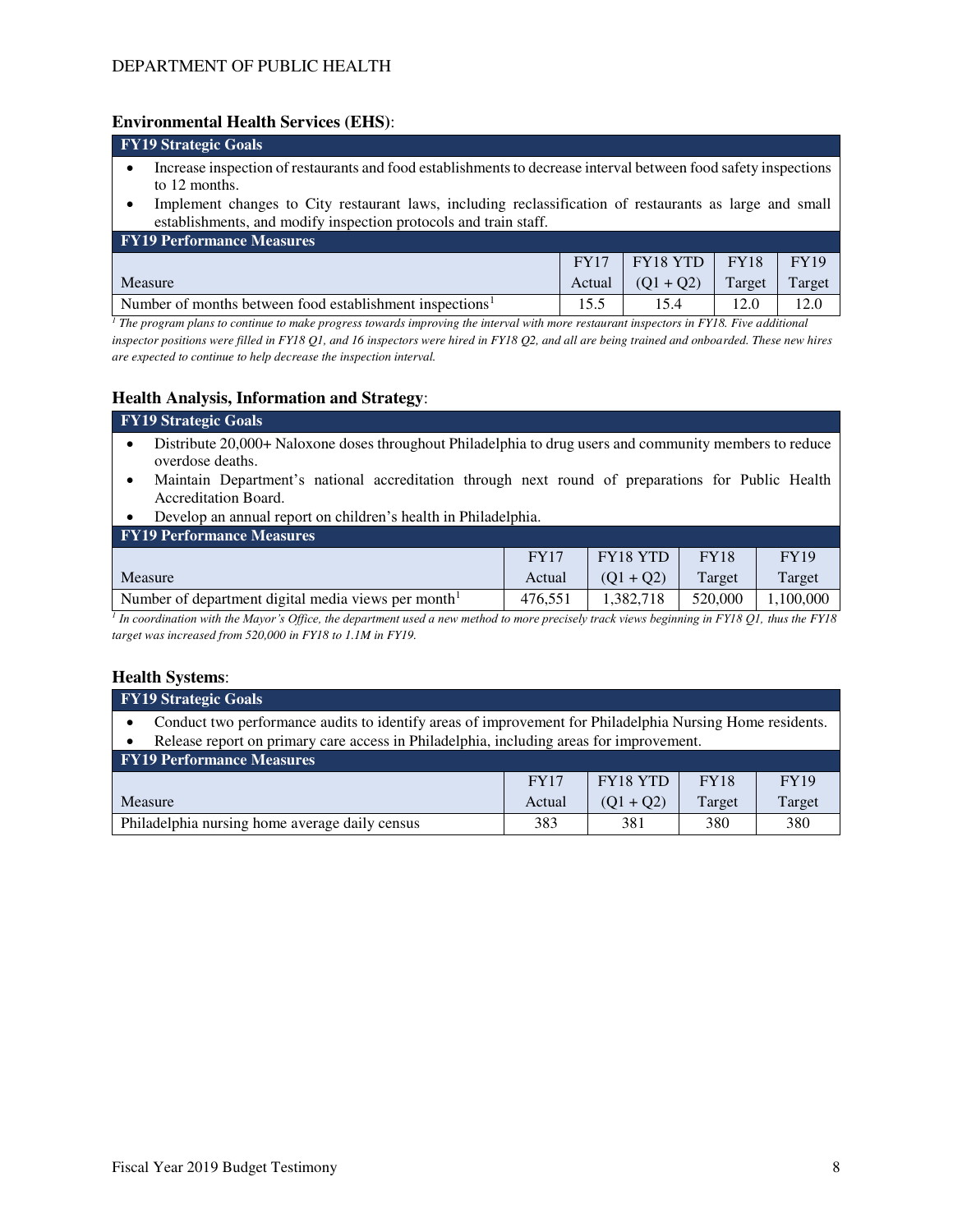# **Lead and Healthy Homes**:

| Licau and Heann's Homes.                                                                                                             |             |             |             |             |  |  |  |  |
|--------------------------------------------------------------------------------------------------------------------------------------|-------------|-------------|-------------|-------------|--|--|--|--|
| <b>FY19 Strategic Goals</b>                                                                                                          |             |             |             |             |  |  |  |  |
| Increase lead-safe certificates in order to assure safe housing is available for low-income families in vulnerable<br>neighborhoods. |             |             |             |             |  |  |  |  |
| Increase inspection and outreach efforts for families impacted by lead and in need of property remediation<br>$\bullet$<br>services. |             |             |             |             |  |  |  |  |
| <b>FY19 Performance Measures</b>                                                                                                     |             |             |             |             |  |  |  |  |
|                                                                                                                                      | <b>FY17</b> | FY18 YTD    | <b>FY18</b> | <b>FY19</b> |  |  |  |  |
| Measure                                                                                                                              | Actual      | $(Q1 + Q2)$ | Target      | Target      |  |  |  |  |
| Reported number of children under age 6 years with new lead                                                                          |             |             |             |             |  |  |  |  |
| exposure, defined as elevated blood level of 5 micrograms per                                                                        | 1,570       | 1.034       | 2,500       | 2,500       |  |  |  |  |

*1 The goal is for fewer children to be exposed to lead. DPH projects higher numbers due to improved screening processes. The program is strengthening its epidemiology and data tracking systems in FY18.*

### **Maternal, Child and Family Health (MCFH)**:

#### **FY19 Strategic Goals**

deciliter  $(\mu g/dL)^1$ 

• Implement *A Running Start – Health*, a community-based, city-wide plan to improve the health of young children, and assess its success through process and outcome measures.

| <b>FY19 Performance Measures</b> |             |             |             |  |  |  |  |  |  |
|----------------------------------|-------------|-------------|-------------|--|--|--|--|--|--|
|                                  | <b>FY18</b> |             |             |  |  |  |  |  |  |
| <b>FY17</b>                      | YTD         | <b>FY18</b> | <b>FY19</b> |  |  |  |  |  |  |
| Actual                           | $(01 + 02)$ | Target      | Target      |  |  |  |  |  |  |
| 80.5%                            | 81.2%       | 80.0%       | 81.5%       |  |  |  |  |  |  |
|                                  |             |             |             |  |  |  |  |  |  |

<sup>1</sup> This is a rolling average and tracks the percent of women within the City who indicated their child was ever breastfed or fed breast milk prior *to hospital discharge. The goal is to maintain or increase the percentage. Unknown and missing values are excluded from calculation.*

# **Medical Examiner's Office (MEO)**:

| <b>FY19 Strategic Goals</b>                                                              |             |                 |             |             |  |  |  |
|------------------------------------------------------------------------------------------|-------------|-----------------|-------------|-------------|--|--|--|
| Implement online payment improvements for Philadelphia residents using MEO services.     |             |                 |             |             |  |  |  |
| <b>FY19 Performance Measures</b>                                                         |             |                 |             |             |  |  |  |
|                                                                                          | <b>FY17</b> | <b>FY18 YTD</b> | <b>FY18</b> | <b>FY19</b> |  |  |  |
| Measure                                                                                  | Actual      | $(Q1 + Q2)$     | Target      | Target      |  |  |  |
| Percent of all cases with autopsy reports issued within 90 calendar<br>days <sup>1</sup> | 94.0%       | 97.0%           | $90.0\%$    | $90.0\%$    |  |  |  |
| Number of death cases investigated <sup>2</sup>                                          | 3.266       | 1.642           | N/A         |             |  |  |  |

*<sup>1</sup> The 90% goal is DPH's requirement for accreditation.*

*2 This is a workload measure, reflecting required death investigations, over which MEO has no control. Cases investigated by the MEO are determined by statute as cases in which a person has died suddenly and unexpectedly; of trauma or violence; under suspicious circumstances; while not under care of a physician; of a suspected yet unconfirmed public health threat; while held in a public institution such as a prison; or in situations where the body is unidentified or unclaimed by family.*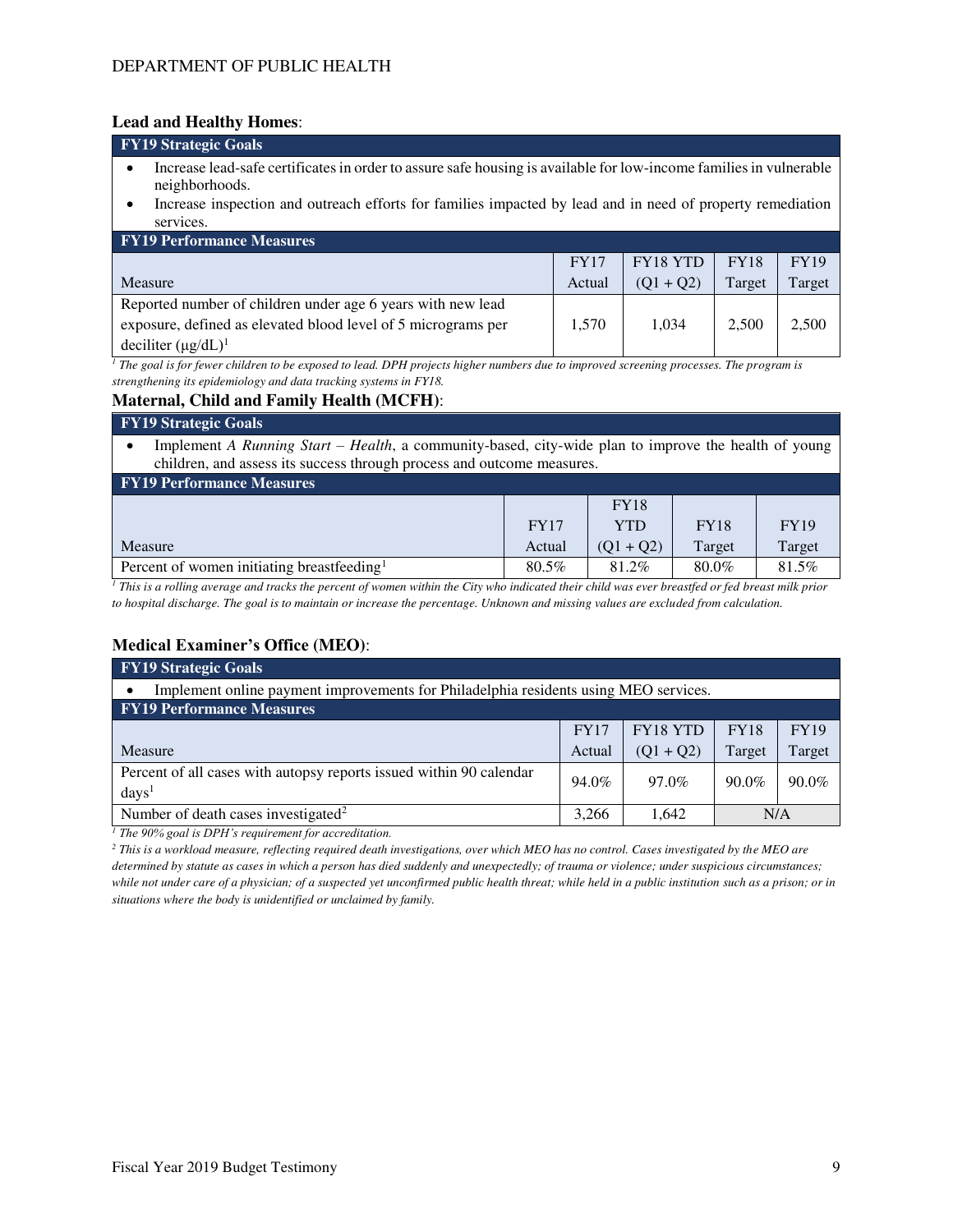## **Public Health Laboratory**:

| <b>FY19 Strategic Goals</b>                                                                                                                                                                                              |             |             |             |             |  |  |  |  |
|--------------------------------------------------------------------------------------------------------------------------------------------------------------------------------------------------------------------------|-------------|-------------|-------------|-------------|--|--|--|--|
| Develop plan for new point-of-care laboratory testing for patients receiving services in City health centers.<br>Identify space and timeline for relocation of laboratory services from 500 South Broad Street facility. |             |             |             |             |  |  |  |  |
| <b>FY19 Performance Measures</b>                                                                                                                                                                                         |             |             |             |             |  |  |  |  |
|                                                                                                                                                                                                                          |             | <b>FY18</b> |             |             |  |  |  |  |
|                                                                                                                                                                                                                          | <b>FY17</b> | <b>YTD</b>  | <b>FY18</b> | <b>FY19</b> |  |  |  |  |
| Target<br>$(Q1 + Q2)$<br>Target<br>Measure<br>Actual                                                                                                                                                                     |             |             |             |             |  |  |  |  |
| Number of diabetes blood sugar tests performed <sup>1</sup>                                                                                                                                                              | 13.934      | 6.931       | 14,000      | 14,000      |  |  |  |  |
|                                                                                                                                                                                                                          |             |             |             |             |  |  |  |  |

*1 Hemoglobin A1C tests are performed by Philadelphia Public Health Laboratory for both internal and external health care providers.*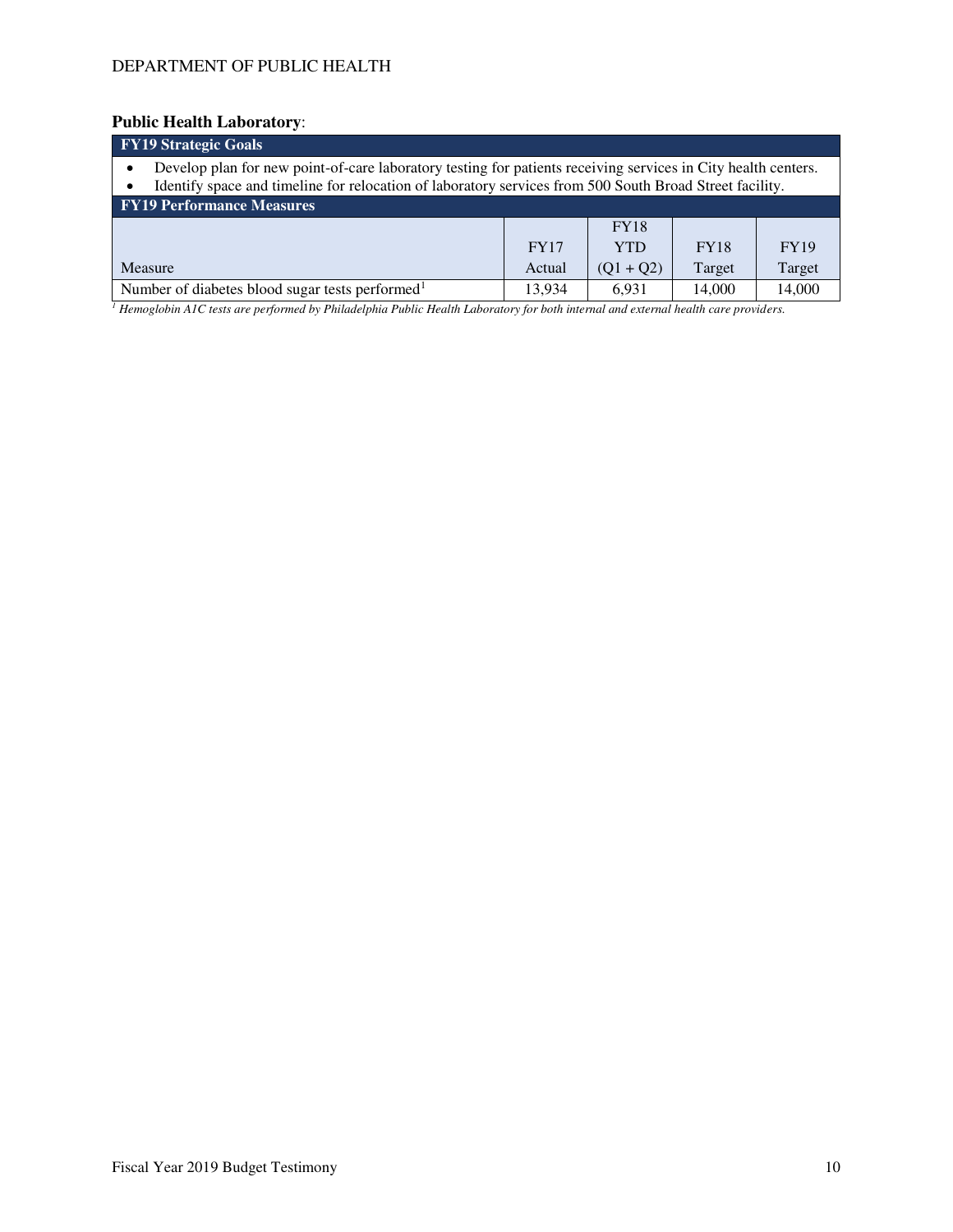# **OTHER BUDGETARY IMPACTS**

### **Federal and State (Where Applicable)**

The Department of Public Health receives funding from federal and state governments in several ways:

- directly from the federal government, such as grants from the Centers for Disease Control and Prevention (CDC), the Environmental Protection Agency (EPA), the Health Resources and Services Administration (HRSA), and the Department of Housing and Urban Development (HUD);
- indirectly through the state, such as CDC "pass-through" grants;
- direct funding through the Commonwealth's Department of Health, Department of Environmental Protection, and other agencies;
- fee-for-service payments through state-federal shared programs, such as Medicaid payments; and
- through other city agencies, such as the Mayor's Office of Community Empowerment and Opportunity's Community Services Block Grant funding.

The department cannot speculate what will happen with the federal or state budgets, but we work closely with the Mayor's office, and relevant public health and health care associations to advocate for continued funding.

Further weakening the Affordable Care Act would impact the department's revenue projections, specifically for Medicaid services mostly delivered through the City's eight health centers. We estimate approximate Medicaid revenue of \$22.9 million, an increase of \$2 million from FY18, for services provided at the City's eight health centers.

Additionally, legislation at the federal or state levels focused on sanctuary cities could impact the department's assumptions related to state or federal grants or other funding. It is unclear at this time the range of potential impacts.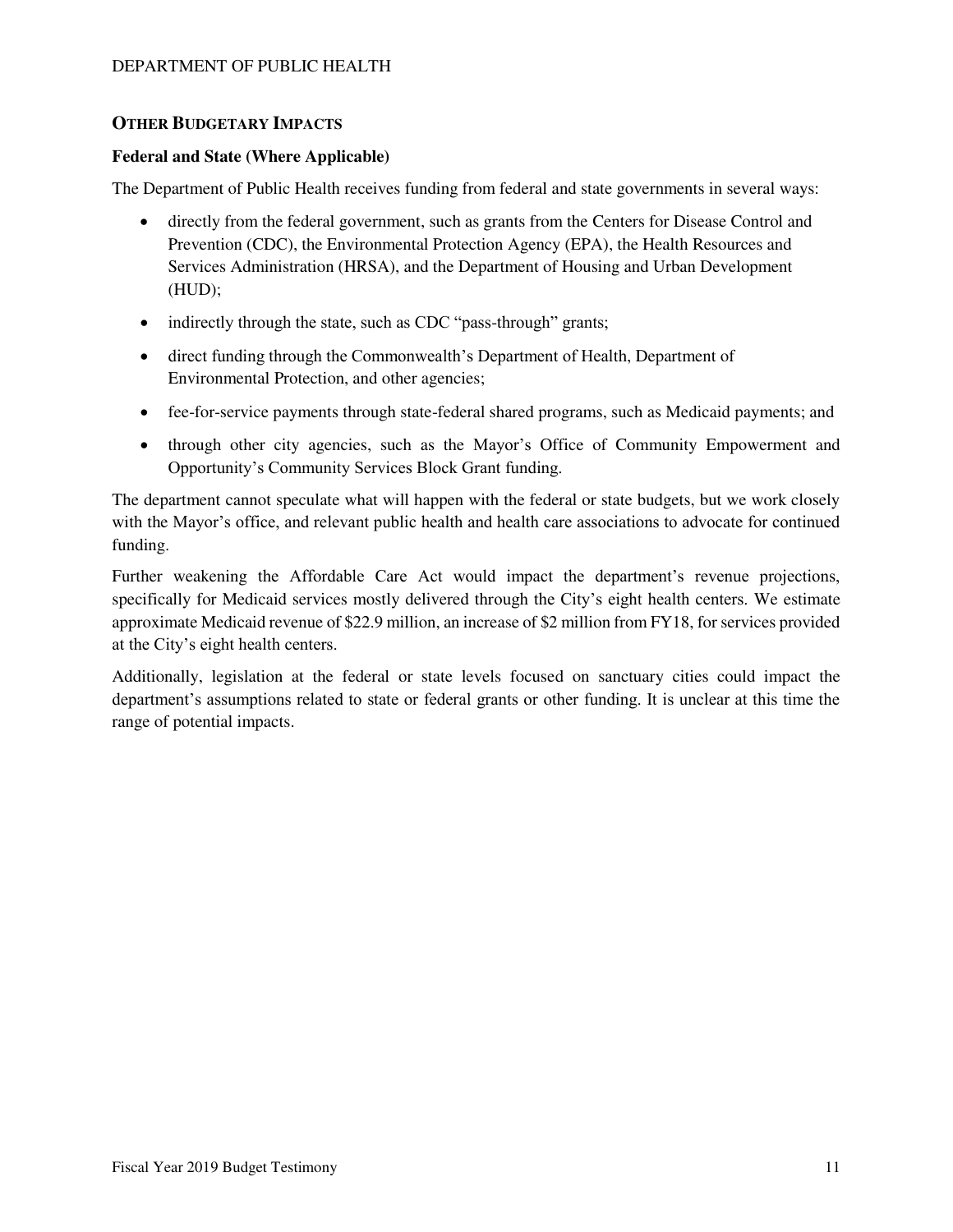# **CONTRACTING EXPERIENCE**

| M/W/DSBE Participation on Large Professional Services Contracts |                     |                                    |                          |                               |                           |                                                 |                                          |                                         |                                                       |                                                                                                                      |                                                      |
|-----------------------------------------------------------------|---------------------|------------------------------------|--------------------------|-------------------------------|---------------------------|-------------------------------------------------|------------------------------------------|-----------------------------------------|-------------------------------------------------------|----------------------------------------------------------------------------------------------------------------------|------------------------------------------------------|
| Top Five Largest Contracts, FY18                                |                     |                                    |                          |                               |                           |                                                 |                                          |                                         |                                                       |                                                                                                                      |                                                      |
| Vendor<br>Name                                                  | Service<br>Provided | Dollar<br>Amount<br>of<br>Contract | <b>RFP</b> Issue<br>Date | Contract<br><b>Start Date</b> | Ranges in RFP             | $%$ of<br>M/W/DSBE<br>Participation<br>Achieved | \$ Value of<br>M/W/DSBE<br>Participation | Total %<br>Participation<br>- All DSBEs | <b>Total \$ Value</b><br>Participation<br>- All DSBEs | Local<br><b>Business</b><br>(principal<br>place of<br>business<br>located<br>within<br>City<br>limits)<br>[yes / no] | Waiver for<br>Living Wage<br>Compliance?<br>[yes/no] |
| General<br>Healthcare                                           |                     |                                    |                          |                               | <b>MBE: Best Efforts</b>  | $0\%$                                           | \$0                                      |                                         |                                                       |                                                                                                                      |                                                      |
| Resources,                                                      | Nursing             |                                    |                          |                               | <b>WBE: Best Efforts</b>  | $0\%$                                           | \$0                                      |                                         |                                                       |                                                                                                                      |                                                      |
| <b>LLC</b>                                                      | Services            | \$621,000                          | 4/11/2017                | 7/1/2017                      | <b>DSBE: Best Efforts</b> | $0\%$                                           | \$0                                      | $0\%$                                   | \$0                                                   | no                                                                                                                   | no                                                   |
| <b>MEE</b>                                                      | Mass                |                                    |                          |                               | MBE: 30%                  | 100%                                            | \$398,504                                |                                         |                                                       |                                                                                                                      |                                                      |
| Productions,                                                    | Media               |                                    |                          |                               | WBE:30%                   | $0\%$                                           | \$0                                      |                                         |                                                       |                                                                                                                      |                                                      |
| Inc.                                                            | Campaigns           | \$398,504                          | 5/17/2016                | 7/1/2017                      | <b>DSBE: Best Efforts</b> | $0\%$                                           | \$0                                      | 100%                                    | \$398,504                                             | yes                                                                                                                  | no                                                   |
| <b>Better World</b>                                             |                     |                                    |                          |                               | MBE: 16%-19%              | $0\%$                                           | \$0                                      |                                         |                                                       |                                                                                                                      |                                                      |
| Advertising,                                                    | Condom              |                                    |                          |                               | WBE: 16%-19%              | $0\%$                                           | \$0                                      |                                         |                                                       |                                                                                                                      |                                                      |
| Inc.                                                            | Campaign            | \$331,500                          | 11/16/2016               | 7/1/2017                      | <b>DSBE: Best Efforts</b> | $0\%$                                           | \$0                                      | $0\%$                                   | \$0                                                   | no                                                                                                                   | no                                                   |
| Innovative<br>Customer                                          |                     |                                    |                          |                               | <b>MBE: Best Efforts</b>  | $0\%$                                           | \$0                                      |                                         |                                                       |                                                                                                                      |                                                      |
| Solutions,                                                      | Physician           |                                    |                          |                               | <b>WBE: Best Efforts</b>  | $0\%$                                           | \$0                                      |                                         |                                                       |                                                                                                                      |                                                      |
| <b>LLC</b>                                                      | Detailing           | \$291,000                          | 5/5/2017                 | 7/1/2017                      | <b>DSBE: Best Efforts</b> | $0\%$                                           | \$0                                      | $0\%$                                   | \$0                                                   | no                                                                                                                   | no                                                   |
|                                                                 |                     |                                    |                          |                               | MBE: 1%-3%                | $0\%$                                           | \$0                                      |                                         |                                                       |                                                                                                                      |                                                      |
| Group 6<br>Healthcare                                           | Patient<br>Care     |                                    |                          |                               | WBE: 1%-3%                | $100\%$                                         | \$110,000                                |                                         |                                                       |                                                                                                                      |                                                      |
| Consulting                                                      | Monitoring          | \$110,000                          | 5/21/2015                | 7/1/2017                      | <b>DSBE: Best Efforts</b> | $0\%$                                           | \$0                                      | 100%                                    | \$110,000                                             | no                                                                                                                   | no                                                   |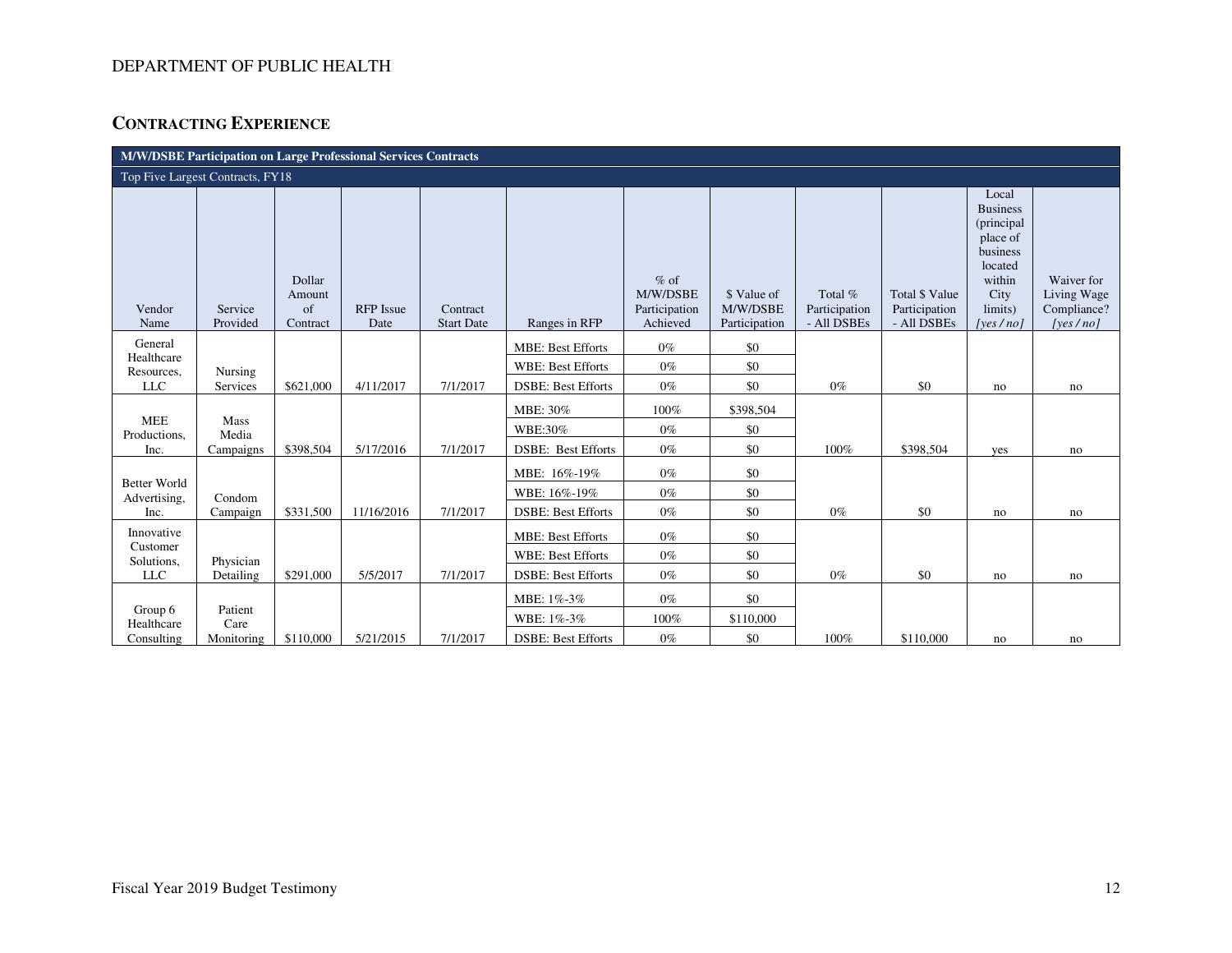# **CONTRACTING EXPERIENCE – NON-PROFITS**

| <b>Non-Profit Vendor Demographics</b> |            |          |  |  |  |  |  |
|---------------------------------------|------------|----------|--|--|--|--|--|
| Fairmount Long Term Care              | Minority % | Female % |  |  |  |  |  |
| Workforce                             | 86.60%     | 79.10%   |  |  |  |  |  |
| Executive                             | 16.70%     | 100.00%  |  |  |  |  |  |
| Board                                 | 66.70%     | 33.30%   |  |  |  |  |  |
| Health Federation of Philadelphia     | Minority % | Female % |  |  |  |  |  |
| Workforce                             | 61.60%     | 85.30%   |  |  |  |  |  |
| Executive                             | 16.70%     | 83.30%   |  |  |  |  |  |
| Board                                 | 50.00%     | 71.40%   |  |  |  |  |  |
| Public Health Mgmt. Corp.             | Minority % | Female % |  |  |  |  |  |
| Workforce                             | 68.00%     | 77.00%   |  |  |  |  |  |
| Executive                             | 50.80%     | 75.90%   |  |  |  |  |  |
| Board                                 | 50.00%     | 35.00%   |  |  |  |  |  |
| Thomas Jefferson University           | Minority % | Female % |  |  |  |  |  |
| Workforce                             | 35.60%     | 58.00%   |  |  |  |  |  |
| Executive                             | 19.40%     | 58.20%   |  |  |  |  |  |
| Board                                 | 4.40%      | 17.80%   |  |  |  |  |  |
| Philadelphia FIGHT                    | Minority % | Female % |  |  |  |  |  |
| Workforce                             | 64.20%     | 67.20%   |  |  |  |  |  |
| Executive                             | 66.70%     | 50.00%   |  |  |  |  |  |
| Board                                 | 64.70%     | 23.50%   |  |  |  |  |  |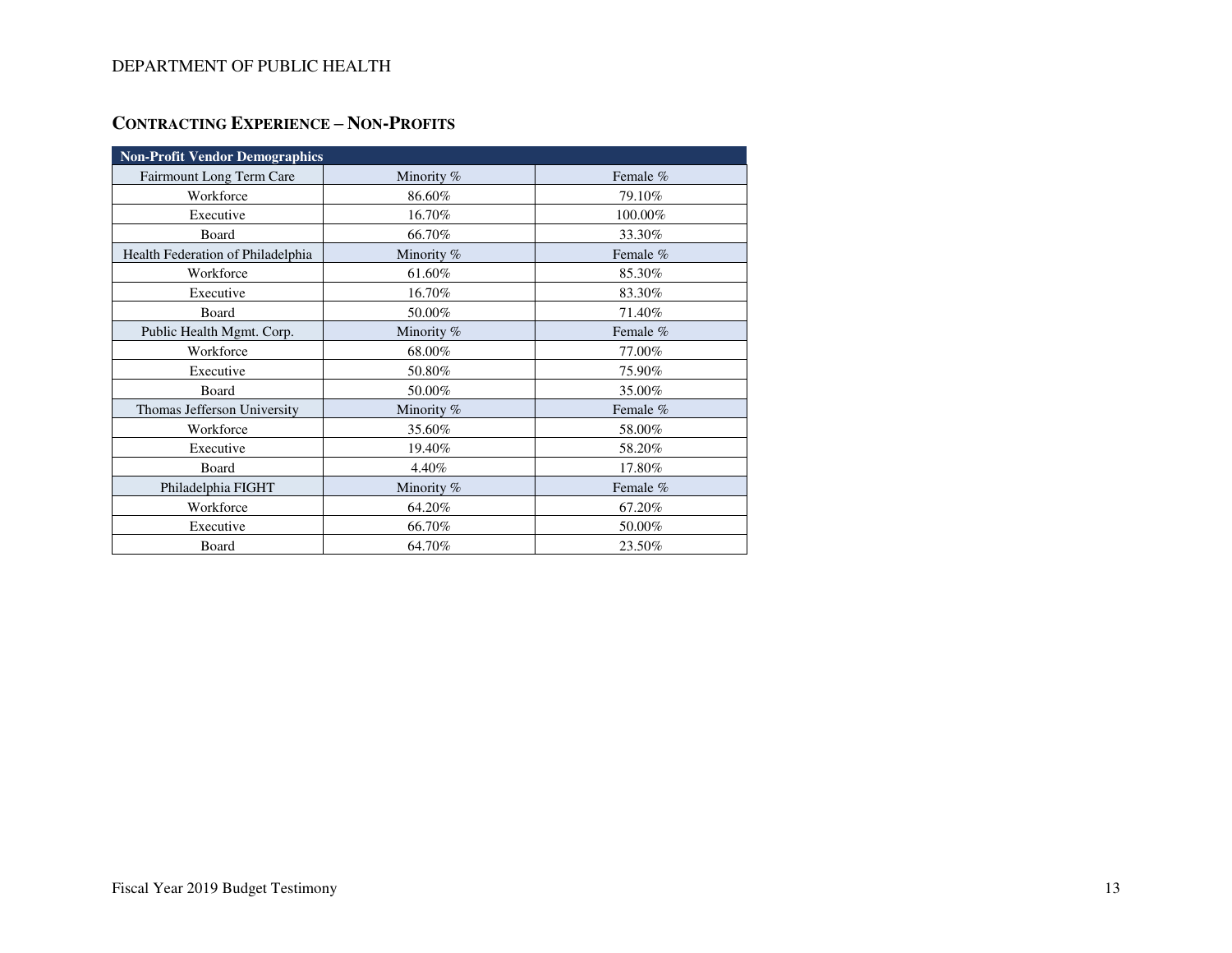# **EMPLOYEE DATA**

| <b>Staff Demographics (as of December 2017)</b> |                        |           |                      |                        |                  |  |  |  |
|-------------------------------------------------|------------------------|-----------|----------------------|------------------------|------------------|--|--|--|
|                                                 | <b>Full-Time Staff</b> |           |                      | <b>Executive Staff</b> |                  |  |  |  |
|                                                 | Male                   | Female    |                      | Male                   | Female           |  |  |  |
|                                                 | African-               | African-  |                      | African-               | African-         |  |  |  |
|                                                 | American               | American  |                      | American               | American         |  |  |  |
| Total                                           | 116                    | 403       | Total                | 1                      | 1                |  |  |  |
| % of Total                                      | 13%                    | 46%       | % of Total           | 20%                    | 20%              |  |  |  |
| Average Salary                                  | \$53,223               | \$52,390  | Average Salary       | \$137,500              | \$130,000        |  |  |  |
| <b>Median Salary</b>                            | \$43,120               | \$43,447  | Median Salary        | \$137,500              | \$130,000        |  |  |  |
|                                                 | White                  | White     |                      | White                  | White            |  |  |  |
| Total                                           | 85                     | 123       | Total                | $\overline{2}$         | 1                |  |  |  |
| % of Total                                      | 10%                    | 14%       | % of Total           | 40%                    | 20%              |  |  |  |
| Average Salary                                  | \$63,599               | \$66,113  | Average Salary       | \$142,500              | \$196,211        |  |  |  |
| <b>Median Salary</b>                            | \$54,274               | \$50,466  | Median Salary        | \$142,500              | \$196,211        |  |  |  |
|                                                 | Hispanic               | Hispanic  |                      | Hispanic               | Hispanic         |  |  |  |
| Total                                           | 10                     | 30        | Total                | $\theta$               | $\theta$         |  |  |  |
| % of Total                                      | $1\%$                  | 3%        | % of Total           | $0\%$                  | $0\%$            |  |  |  |
| Average Salary                                  | \$59,951               | \$50,600  | Average Salary       | N/A                    | $\rm N/A$        |  |  |  |
| <b>Median Salary</b>                            | \$52,479               | \$43,447  | <b>Median Salary</b> | N/A                    | N/A              |  |  |  |
|                                                 | Asian                  | Asian     | Asian                |                        | Asian            |  |  |  |
| Total                                           | 38                     | 55        | Total                | $\boldsymbol{0}$       | $\boldsymbol{0}$ |  |  |  |
| % of Total                                      | 4%                     | $6\%$     | % of Total           | $0\%$                  | $0\%$            |  |  |  |
| Average Salary                                  | \$68,212               | \$69,501  | Average Salary       | N/A                    | N/A              |  |  |  |
| <b>Median Salary</b>                            | \$60,725               | \$68,901  | <b>Median Salary</b> | N/A                    | N/A              |  |  |  |
|                                                 | Other                  | Other     |                      | Other                  | Other            |  |  |  |
| Total                                           | $\overline{4}$         | 8         | Total                | $\mathbf{0}$           | $\mathbf{0}$     |  |  |  |
| % of Total                                      | $0\%$                  | $1\%$     | % of Total           | $0\%$                  | $0\%$            |  |  |  |
| Average Salary                                  | \$48,335               | \$64,313  | Average Salary       | N/A                    | N/A              |  |  |  |
| <b>Median Salary</b>                            | \$48,335               | \$61,886  | Median Salary        | N/A                    | N/A              |  |  |  |
|                                                 | <b>Bilingual</b>       | Bilingual |                      | Bilingual              | Bilingual        |  |  |  |
| Total                                           | 46                     | 115       | Total                | $\theta$               | $\mathbf{0}$     |  |  |  |
| % of Total                                      | $5\%$                  | 13%       | % of Total           | $0\%$                  | $0\%$            |  |  |  |
| Average Salary                                  | \$69,922               | \$85,247  | Average Salary       | N/A                    | N/A              |  |  |  |
| Median Salary                                   | \$65,145               | \$68,901  | Median Salary        | N/A                    | N/A              |  |  |  |
|                                                 | Male                   | Female    |                      | Male                   | Female           |  |  |  |
| Total                                           | 253                    | 619       | Total                | 3                      | $\overline{c}$   |  |  |  |
| % of Total                                      | 29%                    | 71%       | % of Total           | 60%                    | 40%              |  |  |  |
| Average Salary                                  | \$59,142               | \$56,693  | Average Salary       | \$140,833              | \$163,106        |  |  |  |
| <b>Median Salary</b>                            | \$49,321               | \$44,663  | <b>Median Salary</b> | \$137,500              | \$163,106        |  |  |  |